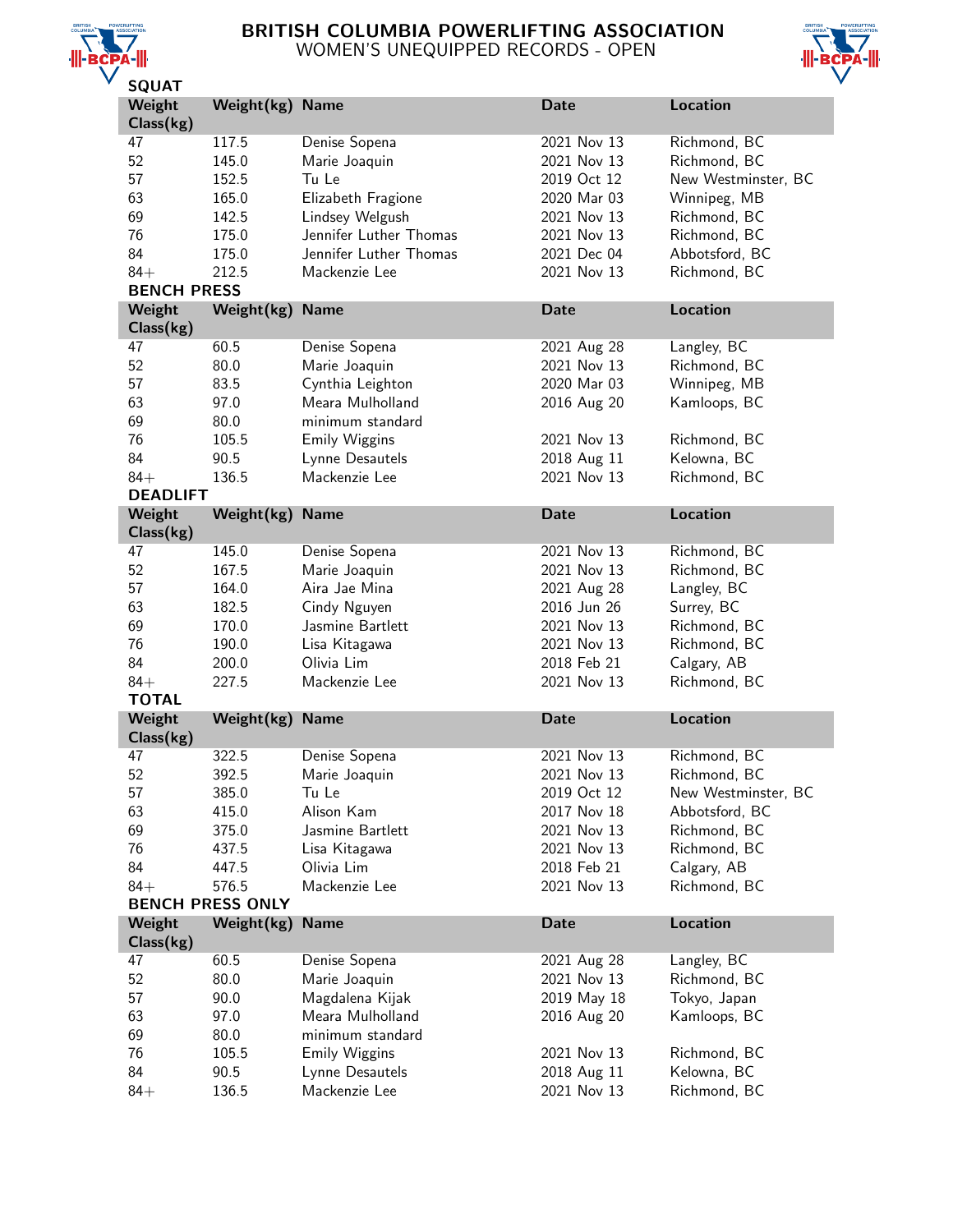

# BRITISH COLUMBIA POWERLIFTING ASSOCIATION WOMEN'S UNEQUIPPED RECORDS - SUB-JUNIOR



| วษุบหา<br>Weight             | Weight(kg) Name         |                                 | <b>Date</b>                | Location                       |
|------------------------------|-------------------------|---------------------------------|----------------------------|--------------------------------|
| Class(kg)                    |                         |                                 |                            |                                |
| 43                           | 55.0                    | Ava Nering                      | 2019 Jan 19                | Vancouver, BC                  |
| 47                           | 40.0                    | minimum standard                |                            |                                |
| 52                           | 90.0                    | Kassidy Webster                 | 2014 Jun 22                | Vancouver, BC                  |
| 57                           | 95.0                    | Nicole Cabug                    | 2018 Oct 13                | New Westminster, BC            |
| 63                           | 120.0                   | Megan Janes                     | 2021 Dec 04                | Abbotsford, BC                 |
| 69                           | 47.5                    | minimum standard                |                            |                                |
| 76                           | 52.5                    | minimum standard                |                            |                                |
| 84                           | 87.5                    | Megan Mawdsley                  | 2021 Dec 04                | Abbotsford, BC                 |
| $84+$                        | 115.0                   | Natasha Klair                   | 2021 Nov 13                | Richmond, BC                   |
| <b>BENCH PRESS</b><br>Weight |                         | <b>Name</b>                     | <b>Date</b>                | <b>Location</b>                |
| Class(kg)                    | Weight(kg)              |                                 |                            |                                |
| 43                           | 32.5                    | Ava Nering                      | 2019 Jan 19                | Vancouver, BC                  |
| 47                           | 25.0                    | minimum standard                |                            |                                |
| 52                           | 57.5                    | Kassidy Webster                 | 2014 Jun 22                | Vancouver, BC                  |
| 57                           | 47.5                    | <b>Tessa Sanders</b>            | 2015 Oct 17                | Abbotsford, BC                 |
| 63                           | 70.0                    | Megan Janes                     | 2021 Dec 04                | Abbotsford, BC                 |
| 69                           | 32.5                    | minimum standard                |                            |                                |
| 76                           | 35.0                    | minimum standard                |                            |                                |
| 84                           | 42.5                    | Megan Mawdsley                  | 2021 Dec 04                | Abbotsford, BC                 |
| $84+$                        | 87.5                    | Natasha Klair                   | 2021 Nov 13                | Richmond, BC                   |
| <b>DEADLIFT</b>              |                         |                                 |                            |                                |
| Weight                       | Weight(kg)              | <b>Name</b>                     | <b>Date</b>                | <b>Location</b>                |
| Class(kg)                    | 80.0                    |                                 | 2019 Jan 19                |                                |
| 43<br>47                     | 45.0                    | Ava Nering<br>minimum standard  |                            | Vancouver, BC                  |
| 52                           | 120.0                   | Kassidy Webster                 | 2014 Jun 22                | Vancouver, BC                  |
| 57                           | 117.5                   | <b>Tessa Sanders</b>            | 2015 Oct 17                | Abbotsford, BC                 |
| 63                           | 152.5                   | Megan Janes                     | 2021 Dec 04                | Abbotsford, BC                 |
| 69                           | 55.0                    | minimum standard                |                            |                                |
| 76                           | 60.0                    | minimum standard                |                            |                                |
| 84                           | 102.5                   | Megan Mawdsley                  | 2021 Dec 04                | Abbotsford, BC                 |
| $84+$                        | 127.5                   | Natasha Klair                   | 2021 Nov 13                | Richmond, BC                   |
| <b>TOTAL</b>                 |                         |                                 |                            |                                |
| Weight                       | Weight(kg)              | <b>Name</b>                     | <b>Date</b>                | <b>Location</b>                |
| Class(kg)                    |                         |                                 |                            |                                |
| 43                           | 167.5                   | Ava Nering                      | 2019 Jan 19                | Vancouver, BC                  |
| 47                           | 105.0                   | minimum standard                |                            |                                |
| 52                           | 267.5                   | Kassidy Webster                 | 2014 Jun 22                | Vancouver, BC                  |
| 57                           | 252.5                   | <b>Tessa Sanders</b>            | 2015 Oct 17                | Abbotsford, BC                 |
| 63                           | 342.5                   | Megan Janes                     | 2021 Dec 04                | Abbotsford, BC                 |
| 69                           | 125.0                   | minimum standard                |                            |                                |
| 76                           | 135.0                   | minimum standard                |                            |                                |
| 84<br>$84+$                  | 232.5<br>330.0          | Megan Mawdsley<br>Natasha Klair | 2021 Dec 04<br>2021 Nov 13 | Abbotsford, BC<br>Richmond, BC |
|                              | <b>BENCH PRESS ONLY</b> |                                 |                            |                                |
| Weight                       | Weight(kg)              | <b>Name</b>                     | <b>Date</b>                | <b>Location</b>                |
| Class(kg)                    |                         |                                 |                            |                                |
| 43                           | 32.5                    | Ava Nering                      | 2019 Jan 19                | Vancouver, BC                  |
| 47                           | 27.5                    | minimum standard                |                            |                                |
| 52                           | 57.5                    | Kassidy Webster                 | 2014 Jun 22                | Vancouver, BC                  |
| 57                           | 47.5                    | <b>Tessa Sanders</b>            | 2015 Oct 17                | Abbotsford, BC                 |
| 63                           | 70.0                    | Megan Janes                     | 2021 Dec 04                | Abbotsford, BC                 |
| 69                           | 32.5                    | minimum standard                |                            |                                |
| 76                           | 35.0                    | minimum standard                |                            |                                |
| 84                           | 42.5                    | Megan Mawdsley                  | 2021 Dec 04                | Abbotsford, BC                 |
| $84+$                        | 87.5                    | Natasha Klair                   | 2021 Nov 13                | Richmond, BC                   |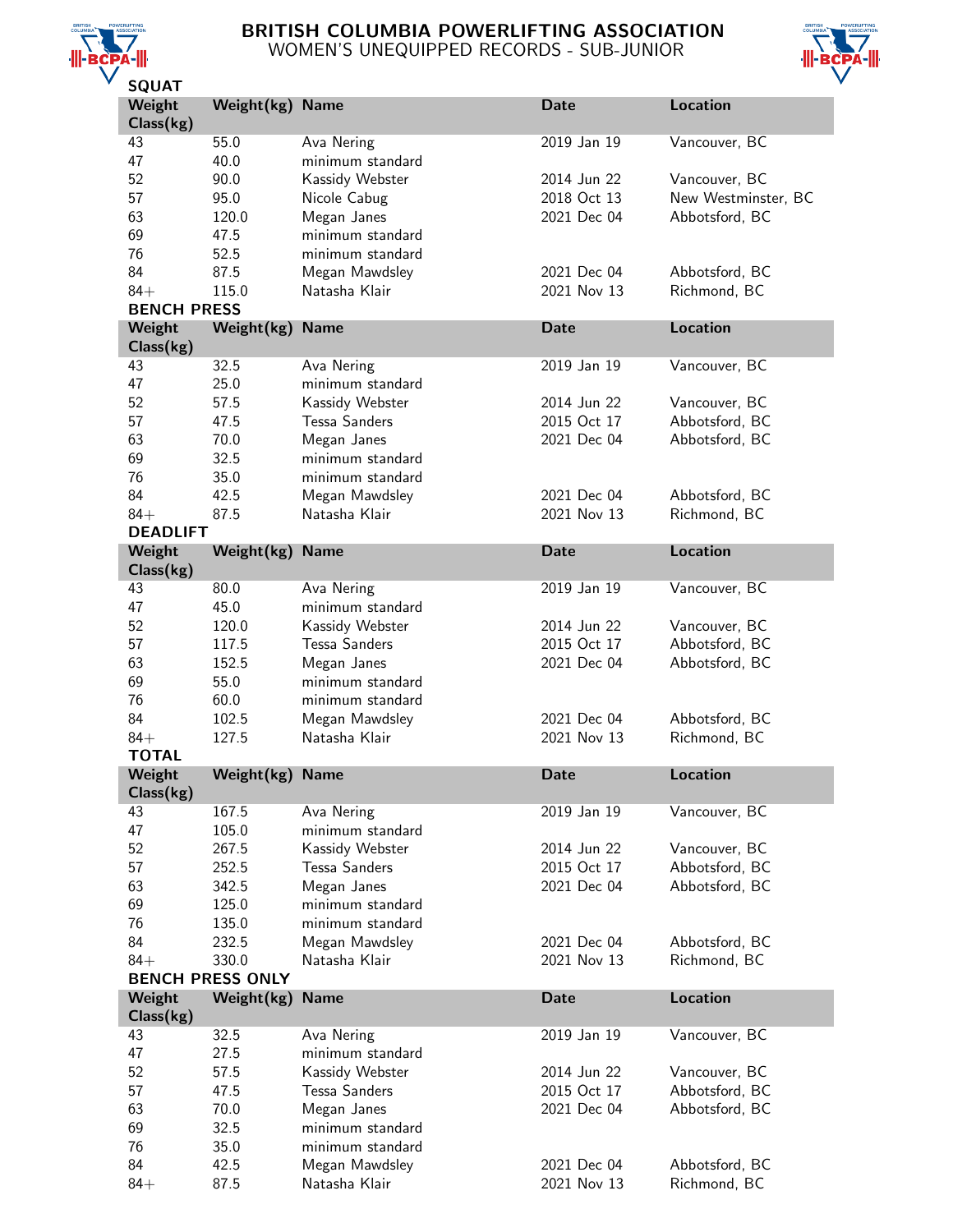

# BRITISH COLUMBIA POWERLIFTING ASSOCIATION WOMEN'S UNEQUIPPED RECORDS - JUNIOR



| <b>JUUAI</b>        |                         |                      |             |                     |
|---------------------|-------------------------|----------------------|-------------|---------------------|
| Weight<br>Class(kg) | Weight(kg)              | <b>Name</b>          | <b>Date</b> | <b>Location</b>     |
| 43                  | 62.5                    | Liselle Wong         | 2021 Nov 13 | Richmond, BC        |
| 47                  | 102.5                   | Caitlin Lim          | 2018 Dec 08 | Richmond, BC        |
| 52                  | 122.5                   | Pamela Anderson      | 2015 Dec 2  | Richmond, BC        |
| 57                  | 137.5                   | Alison Kam           | 2016 Mar 26 | Richmond, BC        |
| 63                  |                         | Alison Kam           | 2017 Jun 19 | Minsk, BY           |
|                     | 157.5                   |                      |             |                     |
| 69                  | 132.5                   | Michelle Irvine      | 2021 Nov 13 | Richmond, BC        |
| 76                  | 160.0                   | Lily Riggs           | 2021 Nov 13 | Richmond, BC        |
| 84                  | 165.0                   | Olivia Lim           | 2017 Nov 18 | Abbotsford, BC      |
| $84+$               | 167.5                   | Olivia Lim           | 2017 Jun 10 | Surrey, BC          |
| <b>BENCH PRESS</b>  |                         |                      |             |                     |
| Weight              | Weight(kg)              | <b>Name</b>          | <b>Date</b> | <b>Location</b>     |
| Class(kg)           |                         |                      |             |                     |
| 43                  | 42.0                    | Liselle Wong         | 2021 Nov 13 | Richmond, BC        |
| 47                  | 52.5                    | Tianna Singer        | 2020 Jan 18 | Vancouver, BC       |
| 52                  | 68.5                    | Pamela Anderson      | 2015 Jun 28 | Vancouver, BC       |
| 57                  | 80.0                    | Jesse Rae Kelly      | 2016 Aug 19 | Kamloops, BC        |
| 63                  | 82.5                    | Alison Kam           | 2017 Nov 18 | Abbotsford, BC      |
| 69                  | 65.0                    | minimum standard     |             |                     |
| 76                  | 105.5                   | <b>Emily Wiggins</b> | 2021 Nov 13 | Richmond, BC        |
| 84                  | 90.0                    | Colette Jesson       | 2019 Oct 12 | New Westminster, BC |
| $84+$               | 95.0                    | Bianca Broadbent     | 2016 Oct 15 | Abbotsford, BC      |
| <b>DEADLIFT</b>     |                         |                      |             |                     |
| Weight              | Weight(kg)              | <b>Name</b>          | <b>Date</b> | <b>Location</b>     |
| Class(kg)           |                         |                      |             |                     |
| 43                  | 97.5                    | Liselle Wong         | 2021 Nov 13 | Richmond, BC        |
| 47                  | 137.5                   | Caitlin Lim          | 2018 Dec 08 | Richmond, BC        |
| 52                  |                         | Fiona Chen           | 2021 Nov 13 |                     |
|                     | 157.5                   |                      |             | Richmond, BC        |
| 57                  | 160.5                   | Naomi McCullough     | 2018 Nov 18 | Victoria, BC        |
| 63                  | 177.5                   | Alison Kam           | 2017 Nov 18 | Abbotsford, BC      |
| 69                  | 137.5                   | Michelle Irvine      | 2021 Nov 13 | Richmond, BC        |
| 76                  | 177.5                   | Lily Riggs           | 2021 Nov 13 | Richmond, BC        |
| 84                  | 200.0                   | Olivia Lim           | 2018 Feb 21 | Calgary, AB         |
| $84+$               | 192.5                   | Olivia Lim           | 2017 Jun 10 | Surrey, BC          |
| <b>TOTAL</b>        |                         |                      |             |                     |
| Weight<br>Class(kg) | Weight(kg)              | <b>Name</b>          | <b>Date</b> | <b>Location</b>     |
| 43                  | 202.0                   | Liselle Wong         | 2021 Nov 13 | Richmond, BC        |
| 47                  | 287.5                   | Caitlin Lim          | 2018 Dec 08 | Richmond, BC        |
| 52                  | 342.5                   | Pamela Anderson      | 2015 Dec 2  | Richmond, BC        |
| 57                  | 365.0                   | Alison Kam           | 2016 Mar 26 | Richmond, BC        |
|                     |                         |                      |             |                     |
| 63                  | 415.0                   | Alison Kam           | 2017 Nov 18 | Abbotsford, BC      |
| 69                  | 330.0                   | Michelle Irvine      | 2021 Nov 13 | Richmond, BC        |
| 76                  | 430.5                   | <b>Emily Wiggins</b> | 2021 Nov 13 | Richmond, BC        |
| 84                  | 447.5                   | Olivia Lim           | 2018 Feb 21 | Calgary, AB         |
| $84+$               | 437.5                   | Olivia Lim           | 2017 Jun 10 | Surrey, BC          |
|                     | <b>BENCH PRESS ONLY</b> |                      |             |                     |
| Weight              | Weight(kg)              | <b>Name</b>          | <b>Date</b> | <b>Location</b>     |
| Class(kg)           |                         |                      |             |                     |
| 43                  | 42.0                    | Liselle Wong         | 2021 Nov 13 | Richmond, BC        |
| 47                  | 52.5                    | Tianna Singer        | 2020 Jan 18 | Vancouver, BC       |
| 52                  | 68.5                    | Pamela Anderson      | 2015 Jun 28 | Vancouver, BC       |
| 57                  | 80.0                    | Jesse Rae Kelly      | 2016 Aug 19 | Kamloops, BC        |
| 63                  | 82.5                    | Alison Kam           | 2017 Nov 18 | Abbotsford, BC      |
| 69                  | 65.0                    | minimum standard     |             |                     |
| 76                  | 105.5                   | <b>Emily Wiggins</b> | 2021 Nov 13 | Richmond, BC        |
| 84                  | 90.0                    | Colette Jesson       | 2019 Oct 12 | New Westminster, BC |
| $84+$               | 95.0                    | Bianca Broadbent     | 2016 Oct 15 | Abbotsford, BC      |
|                     |                         |                      |             |                     |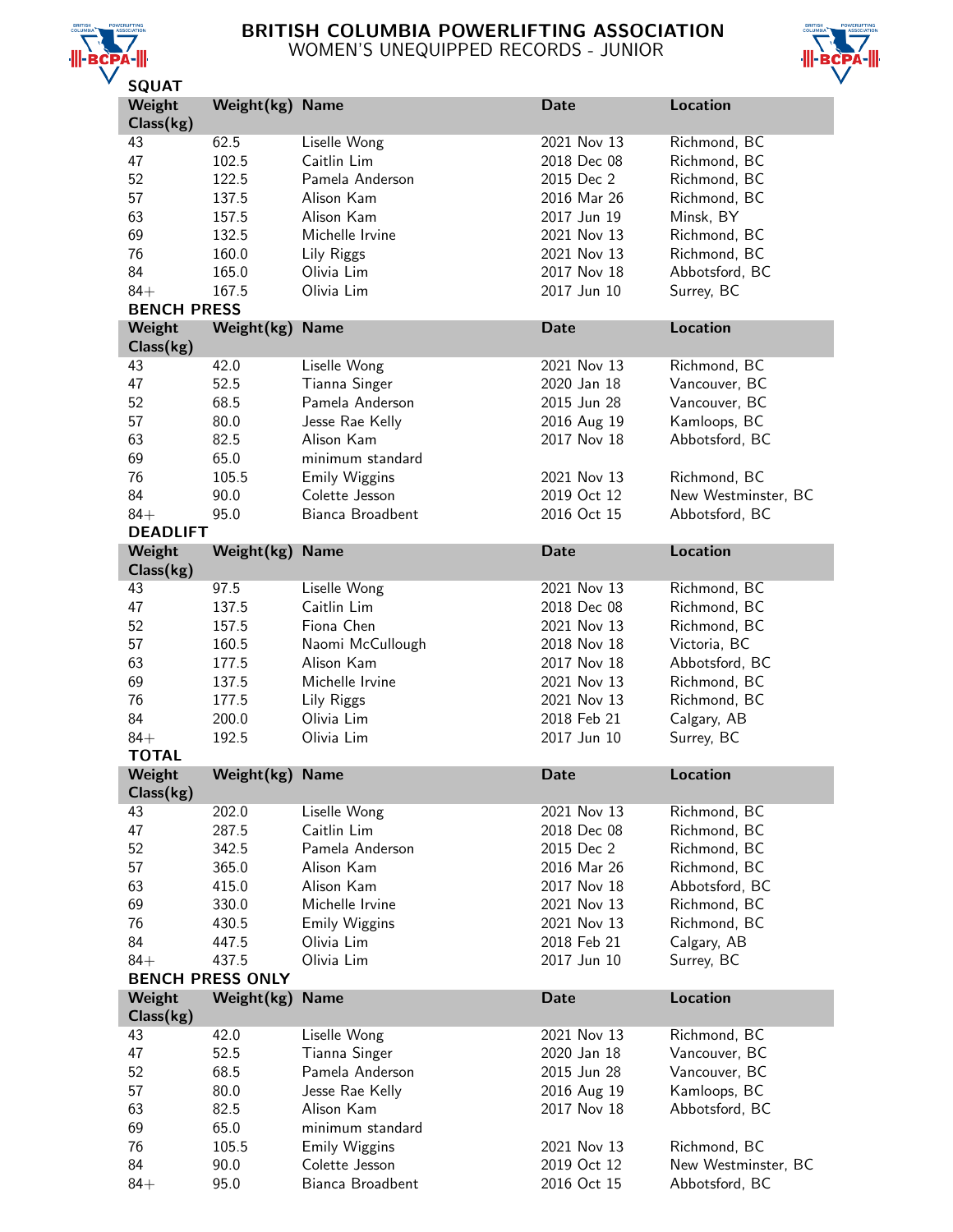

# BRITISH COLUMBIA POWERLIFTING ASSOCIATION WOMEN'S UNEQUIPPED RECORDS - MASTER I



| Weight             | Weight(kg)              | <b>Name</b>                   | <b>Date</b>               | <b>Location</b>           |
|--------------------|-------------------------|-------------------------------|---------------------------|---------------------------|
| Class(kg)          |                         |                               |                           |                           |
| 47                 | 67.5                    | Monica Ma                     | 2021 Nov 13               | Richmond, BC              |
| 52                 | 107.5                   | Jacquie Sandu                 | 2012 Apr 12               | Calgary, AB               |
| 57                 | 130.0                   | Cynthia Leighton              | 2020 Mar 03               | Winnipeg, MB              |
| 63                 | 120.0                   | Tonya Motyka                  | 2020 Mar 03               | Winnipeg, MB              |
| 69                 | 117.5                   | minimum standard              |                           |                           |
| 76                 | 135.0                   | minimum standard              |                           |                           |
| 84                 | 150.0                   | Katherine Lawrence            | 2021 Nov 13               | Richmond, BC              |
| $84+$              |                         |                               | 2019 Mar 16               |                           |
| <b>BENCH PRESS</b> | 185.0                   | Aimee Mergaert                |                           | Burnaby, BC               |
| Weight             |                         | <b>Name</b>                   | <b>Date</b>               | <b>Location</b>           |
| Class(kg)          | Weight(kg)              |                               |                           |                           |
| 47                 | 35.5                    | minimum standard              |                           |                           |
| 52                 | 62.5                    | Jacquie Sandu                 | 2012 Apr 12               | Calgary, AB               |
| 57                 | 83.5                    | Cynthia Leighton              | 2020 Mar 03               | Winnipeg, MB              |
| 63                 | 75.0                    | Tonya Motyka                  | 2017 Jan 14               | Vancouver, BC             |
|                    |                         |                               |                           |                           |
| 69                 | 65.0                    | Sylvia Stockall-Douglas       | 2021 Aug 28               | Langley, BC               |
| 76                 | 65.0                    | minimum standard              |                           |                           |
| 84                 | 85.0                    | Monica Wille                  | 2018 Sep 7                | Edmonton, AB              |
| $84+$              | 110.0                   | Bonney Rempel                 | 2017 Jun 15               | Minsk, BY                 |
| <b>DEADLIFT</b>    |                         |                               |                           |                           |
| Weight             | Weight(kg)              | <b>Name</b>                   | <b>Date</b>               | <b>Location</b>           |
| Class(kg)          |                         |                               |                           |                           |
| 47                 | 100.0                   | Monica Ma                     | 2021 Nov 13               | Richmond, BC              |
| 52                 | 150.0                   | Jacquie Sandu                 | 2012 Apr 12               | Calgary, AB               |
| 57                 | 162.5                   | Cynthia Leighton              | 2020 Mar 03               | Winnipeg, MB              |
| 63                 | 168.0                   | Tara Bohune                   | 2021 Nov 13               | Richmond, BC              |
| 69                 | 132.5                   | Carmela Smythe                | 2021 Nov 13               | Richmond, BC              |
| 76                 | 140.0                   | minimum standard              |                           |                           |
| 84                 | 167.5                   | Mary Ann Middleton            | 2019 Oct 12               | New Westminster, BC       |
| $84+$              | 180.0                   | Bonney Rempel                 | 2018 Feb 20               | Calgary, AB               |
| <b>TOTAL</b>       |                         |                               |                           |                           |
|                    |                         |                               |                           |                           |
| Weight             |                         | <b>Name</b>                   | <b>Date</b>               | <b>Location</b>           |
| Class(kg)          | Weight(kg)              |                               |                           |                           |
| 47                 | 202.5                   | Monica Ma                     | 2021 Nov 13               | Richmond, BC              |
| 52                 | 320.0                   |                               |                           |                           |
|                    |                         | Jacquie Sandu                 | 2012 Apr 12               | Calgary, AB               |
| 57                 | 376.0                   | Cynthia Leighton              | 2020 Mar 03               | Winnipeg, MB              |
| 63                 | 347.5                   | Tonya Motyka                  | 2017 Jan 14               | Vancouver, BC             |
| 69                 | 295.0                   | minimum standard              |                           |                           |
| 76                 | 335.0                   | minimum standard              |                           |                           |
| 84                 | 380.0                   | Katherine Lawrence            | 2021 Nov 13               | Richmond, BC              |
| $84+$              | 463.0                   | Bonney Rempel                 | 2018 Feb 20               | Calgary, AB               |
|                    | <b>BENCH PRESS ONLY</b> |                               |                           |                           |
| Weight             | Weight(kg)              | <b>Name</b>                   | <b>Date</b>               | <b>Location</b>           |
| Class(kg)<br>47    |                         | minimum standard              |                           |                           |
|                    | 37.5                    |                               |                           |                           |
| 52                 | 62.5                    | Jacquie Sandu                 | 2012 Apr 12               | Calgary, AB               |
| 57                 | 90.0                    | Magdalena Kijak               | 2019 May 18               | Tokyo, Japan              |
| 63                 | 88.0                    | Cynthia Leighton              | 2021 Nov 13               | Richmond, BC              |
| 69                 | 67.5                    | Carmela Smythe                | 2021 Nov 13               | Richmond, BC              |
| 76                 | 60.0                    | minimum standard              |                           |                           |
| 84<br>$84+$        | 85.0<br>110.0           | Monica Wille<br>Bonney Rempel | 2018 Sep 7<br>2017 Jun 15 | Edmonton, AB<br>Minsk, BY |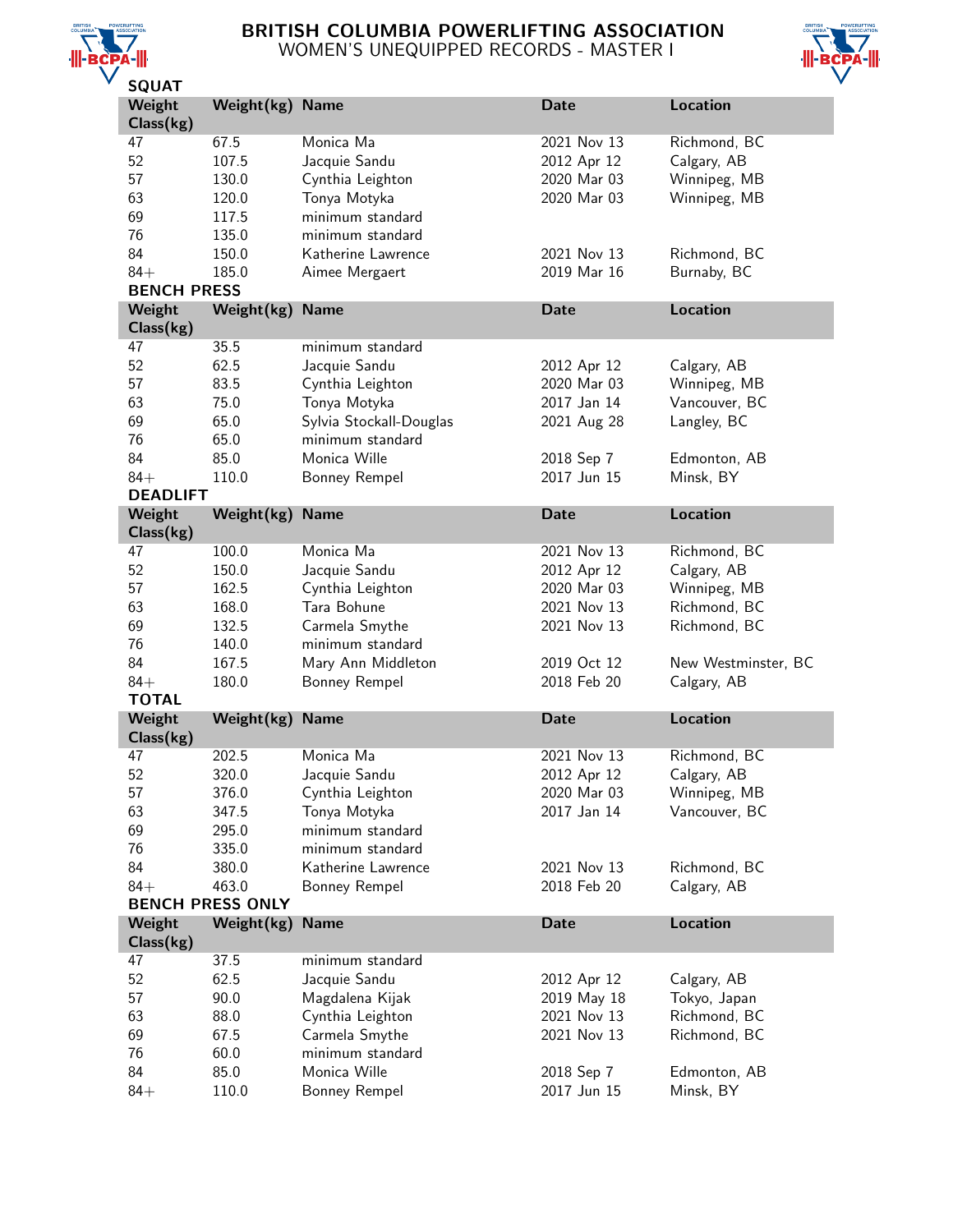

# BRITISH COLUMBIA POWERLIFTING ASSOCIATION WOMEN'S UNEQUIPPED RECORDS - MASTER II



| Weight<br>Class(kg) | Weight(kg) Name         |                               | <b>Date</b>               | <b>Location</b>           |
|---------------------|-------------------------|-------------------------------|---------------------------|---------------------------|
| 47                  | 67.5                    | Monica Ma                     | 2021 Nov 13               | Richmond, BC              |
| 52                  | 107.5                   | Jacquie Sandu                 | 2012 Apr 12               | Calgary, AB               |
| 57                  | 85.0                    | Wendy Yamazaki                | 2021 Nov 13               | Richmond, BC              |
|                     |                         |                               | 2020 Mar 03               |                           |
| 63                  | 120.0                   | Tonya Motyka                  |                           | Winnipeg, MB              |
| 69                  | 90.0                    | Katherine Sartor              | 2021 Nov 13               | Richmond, BC              |
| 76                  | 110.0                   | Kathleen Thomson              | 2021 Sep 11               | Victoria, BC              |
| 84                  | 150.0                   | Katherine Lawrence            | 2021 Nov 13               | Richmond, BC              |
| $84+$               | 175.0                   | Bonney Rempel                 | 2017 Mar 13               | Saguenay, QC              |
| <b>BENCH PRESS</b>  |                         |                               |                           |                           |
| Weight              | Weight(kg)              | <b>Name</b>                   | <b>Date</b>               | <b>Location</b>           |
| Class(kg)           |                         |                               |                           |                           |
| 47                  | 37.5                    | <b>Betty Nering</b>           | 2017 Jan 14               | Vancouver, BC             |
| 52                  | 62.5                    | Jacquie Sandu                 | 2012 Apr 12               | Calgary, AB               |
| 57                  | 57.5                    | Wendy Yamazaki                | 2021 Nov 13               | Richmond, BC              |
| 63                  | 57.5                    | Kelly Wharton                 | 2021 Aug 19               | Florida, USA              |
| 69                  | 65.0                    | Sylvia Stockall-Douglas       | 2021 Aug 28               | Langley, BC               |
| 76                  |                         | Kathleen Thomson              |                           | Victoria, BC              |
|                     | 57.5                    |                               | 2021 Sep 11               |                           |
| 84                  | 85.0                    | Monica Wille                  | 2018 Sep 7                | Edmonton, AB              |
| $84+$               | 110.0                   | Bonney Rempel                 | 2017 Jun 15               | Minsk, BY                 |
| <b>DEADLIFT</b>     |                         |                               |                           |                           |
| Weight              | Weight(kg)              | <b>Name</b>                   | <b>Date</b>               | <b>Location</b>           |
| Class(kg)           |                         |                               |                           |                           |
| 47                  | 100.0                   | Monica Ma                     | 2021 Nov 13               | Richmond, BC              |
| 52                  | 155.0                   | Jacquie Sandu                 | 2012 Jun 14               | Stockholm, Sweden         |
| 57                  | 122.5                   | Wendy Yamazaki                | 2021 Nov 13               | Richmond, BC              |
| 63                  | 147.5                   | Tonya Motyka                  | 2020 Mar 03               | Winnipeg, MB              |
| 69                  | 122.5                   | Sylvia Stockall-Douglas       | 2021 Aug 28               | Langley, BC               |
| 76                  | 130.0                   | Kathleen Thomson              | 2021 Sep 11               | Victoria, BC              |
|                     | 160.0                   | Katherine Lawrence            | 2018 Jun 23               | Surrey, BC                |
|                     |                         |                               |                           |                           |
| 84                  |                         |                               |                           |                           |
| $84+$               | 180.0                   | Bonney Rempel                 | 2018 Feb 20               | Calgary, AB               |
| <b>TOTAL</b>        |                         |                               |                           |                           |
| Weight              | Weight(kg)              | <b>Name</b>                   | <b>Date</b>               | <b>Location</b>           |
| Class(kg)           |                         | Monica Ma                     |                           |                           |
| 47                  | 202.5                   |                               | 2021 Nov 13               | Richmond, BC              |
| 52                  | 320.0                   | Jacquie Sandu                 | 2012 Apr 12               | Calgary, AB               |
| 57                  | 265.0                   | Wendy Yamazaki                | 2021 Nov 13               | Richmond, BC              |
| 63                  | 320.0                   | Tonya Motyka                  | 2020 Mar 03               | Winnipeg, MB              |
| 69                  | 270.0                   | Sylvia Stockall-Douglas       | 2021 Aug 28               | Langley, BC               |
| 76                  | 297.5                   | Kathleen Thomson              | 2021 Sep 11               | Victoria, BC              |
| 84                  | 380.0                   | Katherine Lawrence            | 2021 Nov 13               | Richmond, BC              |
| $84+$               | 463.0                   | Bonney Rempel                 | 2018 Feb 20               | Calgary, AB               |
|                     | <b>BENCH PRESS ONLY</b> |                               |                           |                           |
| Weight              | Weight(kg)              | <b>Name</b>                   | <b>Date</b>               | <b>Location</b>           |
| Class(kg)           |                         |                               |                           |                           |
| 47                  | 37.5                    | <b>Betty Nering</b>           | 2017 Jan 14               | Vancouver, BC             |
| 52                  | 62.5                    | Jacquie Sandu                 | 2012 Apr 12               | Calgary, AB               |
| 57                  | 57.5                    | Wendy Yamazaki                | 2021 Nov 13               | Richmond, BC              |
| 63                  | 57.5                    | Kelly Wharton                 | 2021 Aug 19               | Florida, USA              |
| 69                  | 65.0                    | Sylvia Stockall-Douglas       | 2021 Aug 28               | Langley, BC               |
|                     |                         | Kathleen Thomson              |                           |                           |
| 76                  | 57.5                    |                               | 2021 Sep 11               | Victoria, BC              |
| 84<br>$84+$         | 85.0<br>110.0           | Monica Wille<br>Bonney Rempel | 2018 Sep 7<br>2017 Jun 15 | Edmonton, AB<br>Minsk, BY |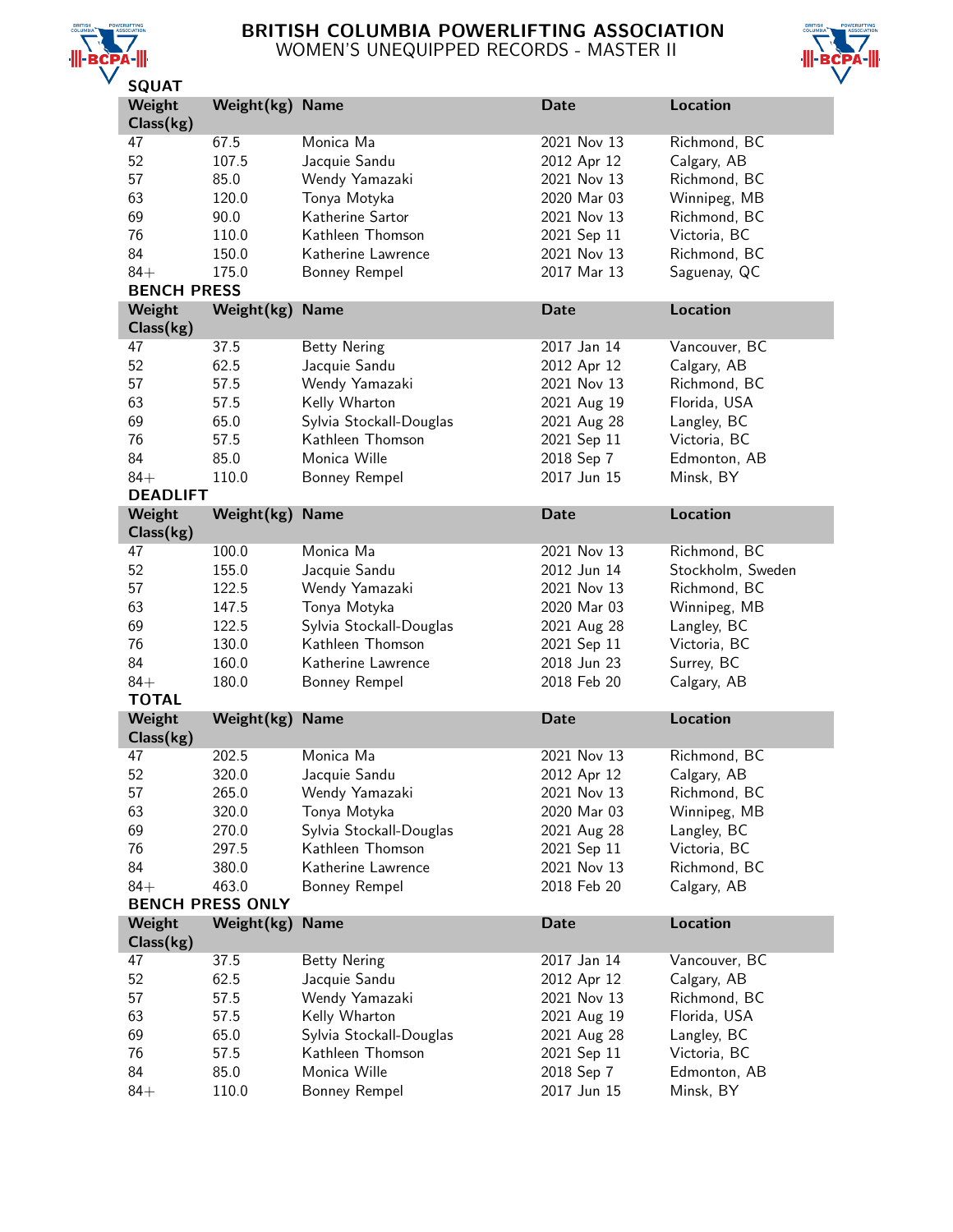

## BRITISH COLUMBIA POWERLIFTING ASSOCIATION WOMEN'S UNEQUIPPED RECORDS - MASTER III



| <b>SQUAT</b>                |                         |                                   |                            |                             |
|-----------------------------|-------------------------|-----------------------------------|----------------------------|-----------------------------|
| Weight                      | Weight(kg) Name         |                                   | <b>Date</b>                | <b>Location</b>             |
| Class(kg)                   |                         |                                   |                            |                             |
| 47                          | 67.5                    | Monica Ma                         | 2021 Nov 13                | Richmond, BC                |
| 52                          | 0.0                     | no minimum                        |                            |                             |
| 57                          | 62.5                    | Sherry Eustace                    | 2019 May 05                | Sidney, BC                  |
| 63                          | 95.0                    | Sharlene Brunjes                  | 2020 Mar 03                | Winnipeg, MB                |
| 69                          | 90.0                    | Katherine Sartor                  | 2021 Nov 13                | Richmond, BC                |
| 76                          | 0.0                     | no minimum                        |                            |                             |
| 84                          | 117.5                   | Stephanie Needham                 | 2017 Jun 10                | Surrey, BC                  |
|                             |                         |                                   | 2017 Feb 18                |                             |
| $84+$<br><b>BENCH PRESS</b> | 115.0                   | Stephanie Needham                 |                            | Burnaby, BC                 |
|                             |                         |                                   |                            |                             |
| Weight<br>Class(kg)         | Weight(kg)              | <b>Name</b>                       | <b>Date</b>                | <b>Location</b>             |
| 47                          | 35.0                    | Monica Ma                         | 2018 Mar 25                | Abbotsford, BC              |
| 52                          | 0.0                     | no minimum                        |                            |                             |
| 57                          | 35.0                    | Sherry Eustace                    | 2018 Feb 10                | Burnaby, BC                 |
| 63                          | 47.5                    | Sharlene Brunjes                  | 2017 Apr 9                 | Abbotsford, BC              |
| 69                          | 65.0                    | Sylvia Stockall-Douglas           | 2021 Aug 28                | Langley, BC                 |
| 76                          | 0.0                     | no minimum                        |                            |                             |
| 84                          | 67.5                    | Stephanie Needham                 | 2017 Jun 10                | Surrey, BC                  |
| $84+$                       | 70.0                    | Stephanie Needham                 | 2017 Feb 18                | Burnaby, BC                 |
| <b>DEADLIFT</b>             |                         |                                   |                            |                             |
| Weight                      | Weight(kg)              | <b>Name</b>                       | <b>Date</b>                | <b>Location</b>             |
| Class(kg)                   |                         |                                   |                            |                             |
| 47                          | 100.0                   | Monica Ma                         | 2021 Nov 13                | Richmond, BC                |
| 52                          | 0.0                     | no minimum                        |                            |                             |
| 57                          | 85.0                    |                                   |                            |                             |
|                             |                         | Sherry Eustace                    | 2019 May 05                | Sidney, BC                  |
| 63                          | 122.5                   | Sharlene Brunjes                  | 2020 Mar 03                | Winnipeg, MB                |
| 69                          | 122.5                   | Sylvia Stockall-Douglas           | 2021 Aug 28                | Langley, BC                 |
| 76                          | 0.0                     | no minimum                        |                            |                             |
| 84                          | 150.0                   | Stephanie Needham                 | 2017 Jun 10                | Surrey, BC                  |
| $84+$                       | 145.0                   | Stephanie Needham                 | 2017 Feb 18                | Burnaby, BC                 |
| <b>TOTAL</b>                |                         |                                   |                            |                             |
| Weight                      | Weight(kg)              | <b>Name</b>                       | <b>Date</b>                | <b>Location</b>             |
| Class(kg)                   |                         |                                   |                            |                             |
| 47                          | 202.5                   | Monica Ma                         | 2021 Nov 13                | Richmond, BC                |
| 52                          | 0.0                     | no minimum                        |                            |                             |
| 57                          | 180.0                   | Sherry Eustace                    | 2019 May 05                | Sidney, BC                  |
| 63                          | 257.5                   | Sharlene Brunjes                  | 2020 Mar 03                | Winnipeg, MB                |
| 69                          | 270.0                   | Sylvia Stockall-Douglas           | 2021 Aug 28                | Langley, BC                 |
| 76                          | 0.0                     | no minimum                        |                            |                             |
| 84                          | 335.0                   | Stephanie Needham                 | 2017 Jun 10                | Surrey, BC                  |
| $84+$                       | 330.0                   | Stephanie Needham                 | 2017 Feb 18                | Burnaby, BC                 |
|                             | <b>BENCH PRESS ONLY</b> |                                   |                            |                             |
| Weight                      | Weight(kg)              | <b>Name</b>                       | <b>Date</b>                | Location                    |
| Class(kg)                   |                         |                                   |                            |                             |
| 47                          | 35.0                    | Monica Ma                         | 2018 Mar 25                | Abbotsford, BC              |
| 52                          | 0.0                     | no minimum                        |                            |                             |
| 57                          | 35.0                    | Deanna Clark                      | 2017 Sep 17                | Abbotsford, BC              |
| 63                          | 57.5                    | Patricia Kowal                    | 2021 Nov 13                | Richmond, BC                |
| 69                          | 65.0                    | Sylvia Stockall-Douglas           | 2021 Aug 28                | Langley, BC                 |
|                             |                         |                                   |                            |                             |
| 76                          | 0.0                     | no minimum                        |                            |                             |
| 84<br>$84+$                 | 80.0<br>70.0            | Monica Wille<br>Stephanie Needham | 2021 Nov 13<br>2017 Feb 18 | Richmond, BC<br>Burnaby, BC |